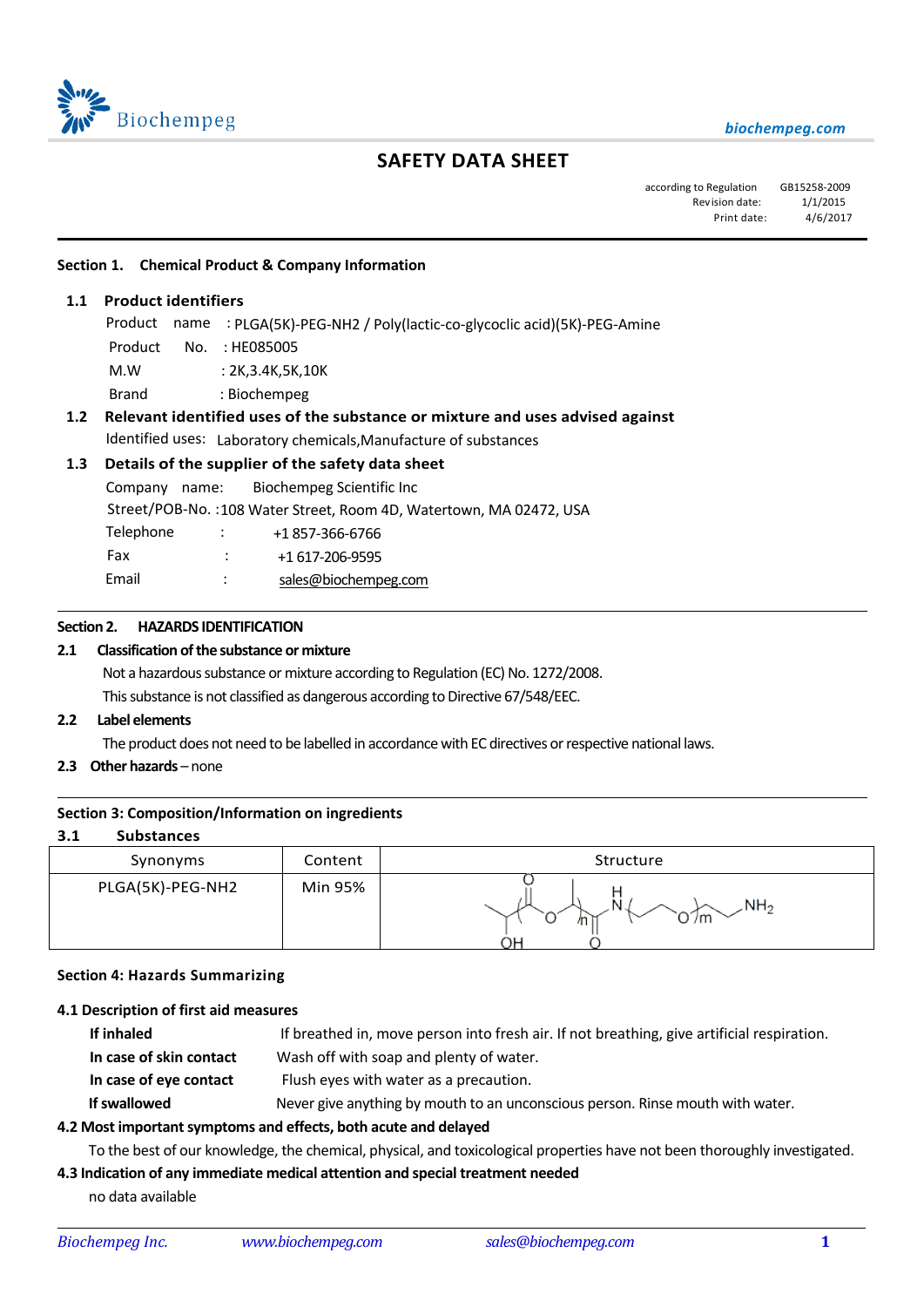#### **Section 5. FIREFIGHTING MEASURES**

## **5.1 Extinguishing media**

Suitable extinguishing media

Use water spray, alcohol-resistant foam, dry chemical or carbon dioxide.

#### **5.2 Special hazards arising from the substance or mixture**

Carbon oxides

Nature of decomposition products not known.

## **5.3 Advice for firefighters**

Wear self contained breathing apparatus for fire fighting if necessary.

## **5.4 Further information**

 $\overline{a}$ 

 $\overline{a}$ 

 $\overline{a}$ 

 $\overline{a}$ 

 $\overline{a}$ 

 $\overline{a}$ 

no data available

## **SECTION 6: Accidental release measures**

Personal protection: Use personal protective equipment. Avoid breathing vapors

Steps if material is released or spilled:

Keep air ventilation , Keep away from kindling , absorb with an inert material (e. g., vermiculite, dry sand, earth), and place in a chemical waste container. Treatment as the environmental protection department's requirement, Do not flush to sewer!

#### **SECTION 7: Handling Storage**

| Notice:  | Keep air ventilation; avoid contacting with skin and eyes.                                  |
|----------|---------------------------------------------------------------------------------------------|
| Storage: | Store in a cool, dry and airiness place. Keep storage container tightly closed. Recommended |
|          | storage temperature -5 $\mathbb{C}$ .                                                       |

#### **SECTION 8: Exposure controls/personal protection**

| Exposure limits:                                                                | Occupational Exposure Limits.                                                            |  |  |
|---------------------------------------------------------------------------------|------------------------------------------------------------------------------------------|--|--|
| Ventilation:                                                                    | A system of local and/or general exhaust is recommended to keep employee exposures below |  |  |
| the Airborne Exposure Limits. Local exhaust ventilation is generally preferred. |                                                                                          |  |  |
| <b>Respiratory System Protection:</b>                                           | Avoid to inhalation the vapour or gas.                                                   |  |  |
| Eye Protection:                                                                 | Use chemical safety goggles.                                                             |  |  |
| <b>Protective Gloves:</b><br>Common chemical resistant gloves.                  |                                                                                          |  |  |

#### **SECTION 9: Physical and chemical properties**

Information on basic physical and chemical properties

| a) | Appearance                        | white solid                             |
|----|-----------------------------------|-----------------------------------------|
| b) | Boiling temperature/boiling range | no date available                       |
| C) | Special gravity (H20=1)           | no date available                       |
| d) | Flash point                       | no date available                       |
| e) | Water solubility                  | Miscible with water with any proportion |
|    |                                   |                                         |

## **SECTION 10: Stability and reactivity**

**Stablility:** Product is stable under normal operating conditions and use as described in technical data sheet **Hazardous Polymerization:** No. **Condition to Avoid:** High temperature and frequent exposure. **Materails to Avoid:** Strong oxidizers agent.

## **SECTION 11: Toxicological information**

| Aucte oral toxicity:   | LD50rat $>$ 12,600 mg/kg   |                      |  |
|------------------------|----------------------------|----------------------|--|
| Acute dermal toxicity: | LD50rabbit $>$ 5,000 mg/kg |                      |  |
| Biochempeg Inc.        | www.biochempeg.com         | sales@biochempeg.com |  |